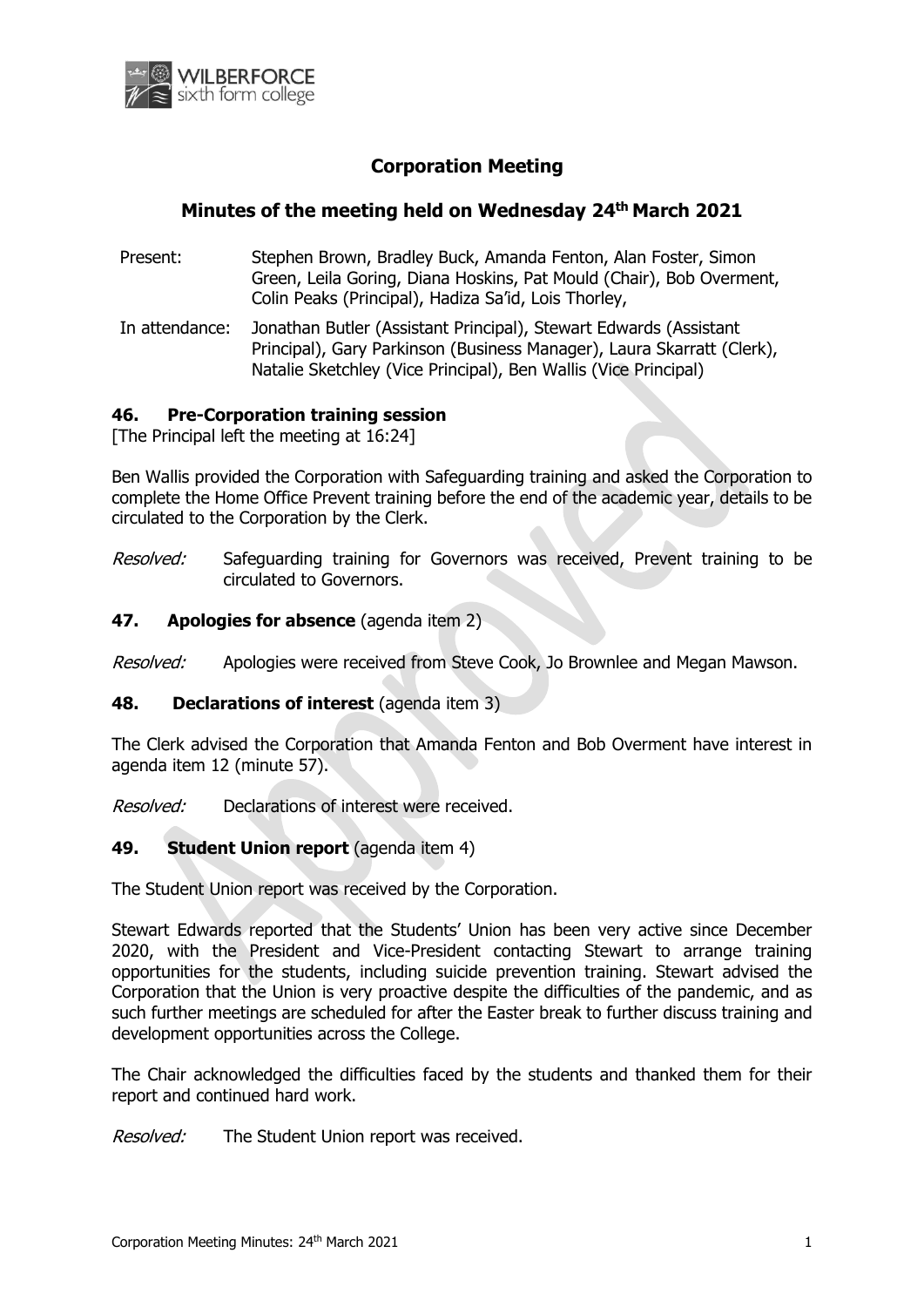## **50. Minutes of the previous meeting (Corporation Strategy Day), held on 27th January 2021** (agenda item 5)

The Chair requested approval from the Corporation that the minutes of the Corporation Strategy meeting held on 27<sup>th</sup> January 2021 were an accurate record.

Resolved: The minutes of the meeting held on the 27<sup>th</sup> January 2021 were confirmed as a true and accurate records and the Chair was authorised to sign.

## **51. Matters arising from the previous minutes/action schedule** (agenda item 6)

It was agreed that minute 51 should be classified as confidential in accordance with Clause 17 (2) of the Instrument of Government for a period of one year **(SEE SECTION B)**.

## **52. Principal's report and Chair's update** (agenda item 7)

It was agreed that minute 52 should be classified as confidential in accordance with Clause 17 (2) of the Instrument of Government for a period of one year **(SEE SECTION B)**.

## **53. Estates and Health and Safety termly report** (agenda item 8)

It was agreed that minute 53 should be classified as confidential in accordance with Clause 17 (2) of the Instrument of Government for a period of one year **(SEE SECTION B)**.

## **54. Safeguarding termly report** (agenda item 9)

It was agreed that minute 54 should be classified as confidential in accordance with Clause 17 (2) of the Instrument of Government for a period of one year **(SEE SECTION B)**.

### **55. Quality and Standards Committee – 3 rd February 2021** (agenda item 10)

It was agreed that minute 55 should be classified as confidential in accordance with Clause 17 (2) of the Instrument of Government for a period of one year **(SEE SECTION B)**.

### **56. Audit Committee – 24th February 2021** (agenda item 11)

It was agreed that minute 56 should be classified as confidential in accordance with Clause 17 (2) of the Instrument of Government for a period of one year **(SEE SECTION B)**.

### **57. Search & Governance Committee – 3 rd March 2021** (agenda item 12)

It was agreed that minute 57 should be classified as confidential in accordance with Clause 17 (2) of the Instrument of Government for a period of one year **(SEE SECTION B)**.

#### **58. Finance and General Purposes Committee – 10th March 2021** (agenda item 13)

It was agreed that minute 58 should be classified as confidential in accordance with Clause 17 (2) of the Instrument of Government for a period of one year **(SEE SECTION B)**.

### **59. Remuneration Committee – 27th January 2021** (agenda item 14)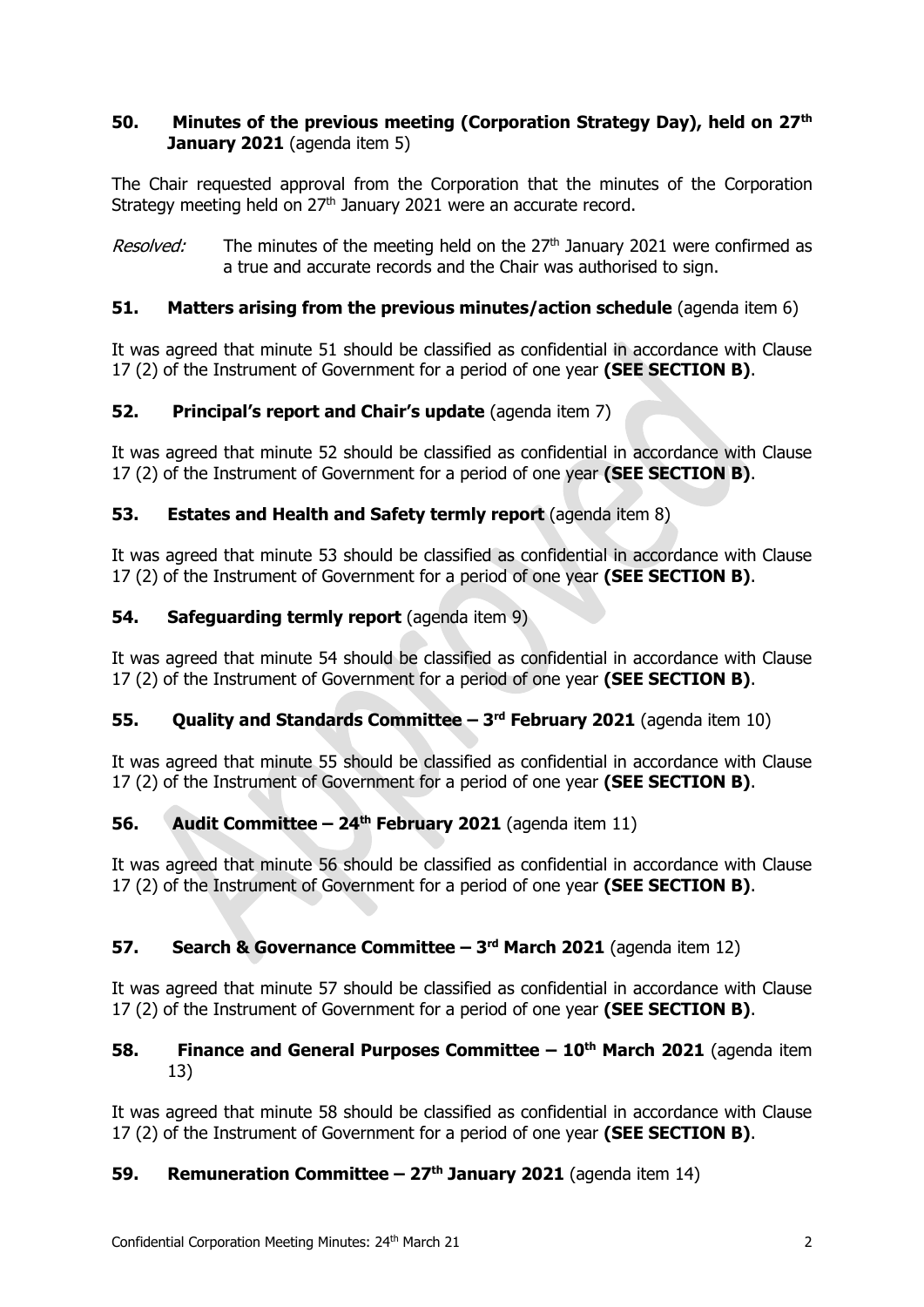It was agreed that minute 59 should be classified as confidential in accordance with Clause 17 (2) of the Instrument of Government for a period of one year **(SEE SECTION B)**.

### **60. Any other business** (agenda item 15)

It was agreed that minute 60 should be classified as confidential in accordance with Clause 17 (2) of the Instrument of Government for a period of one year **(SEE SECTION B)**.

### **61. Confidential items** (agenda item 16)

Resolved: It was agreed that minutes 50 - 60 should be classified as confidential in accordance with Clause 17 (2) of the Instrument of Government and associated reports are therefore not available for circulation to the public, college staff (excluding senior post holders) or students.

[The Principal returned to the meeting at 18:11].

#### **62. Date of next meeting** (agenda item 17)

The Chair reported that as Covid-19 restrictions are eased, the next meeting of the Corporation may be able to be held on site. However, this will be considered in due course and governors will be able to attend virtually if they do not feel comfortable in attending on site.

*Resolved:* The next meeting of the Corporation will be the  $7<sup>th</sup>$  July 2021.

| <b>Minute</b><br>no | <b>Title</b>           | <b>Action by</b> | <b>Action</b>                                                                                                            |
|---------------------|------------------------|------------------|--------------------------------------------------------------------------------------------------------------------------|
| 46                  | Safeguarding Training  | Clerk / All      | Clerk to share the Prevent training,<br>Corporation members to complete training<br>before the end of the academic year. |
| 56                  | <b>Audit Committee</b> | <b>Clerk</b>     | Amend typo in Minutes.                                                                                                   |
| 60                  | Any other Business     | <b>NS</b>        | To communicate the complaint to students<br>and remind them of the space and<br>facilities they have on site.            |

### **Action schedule**